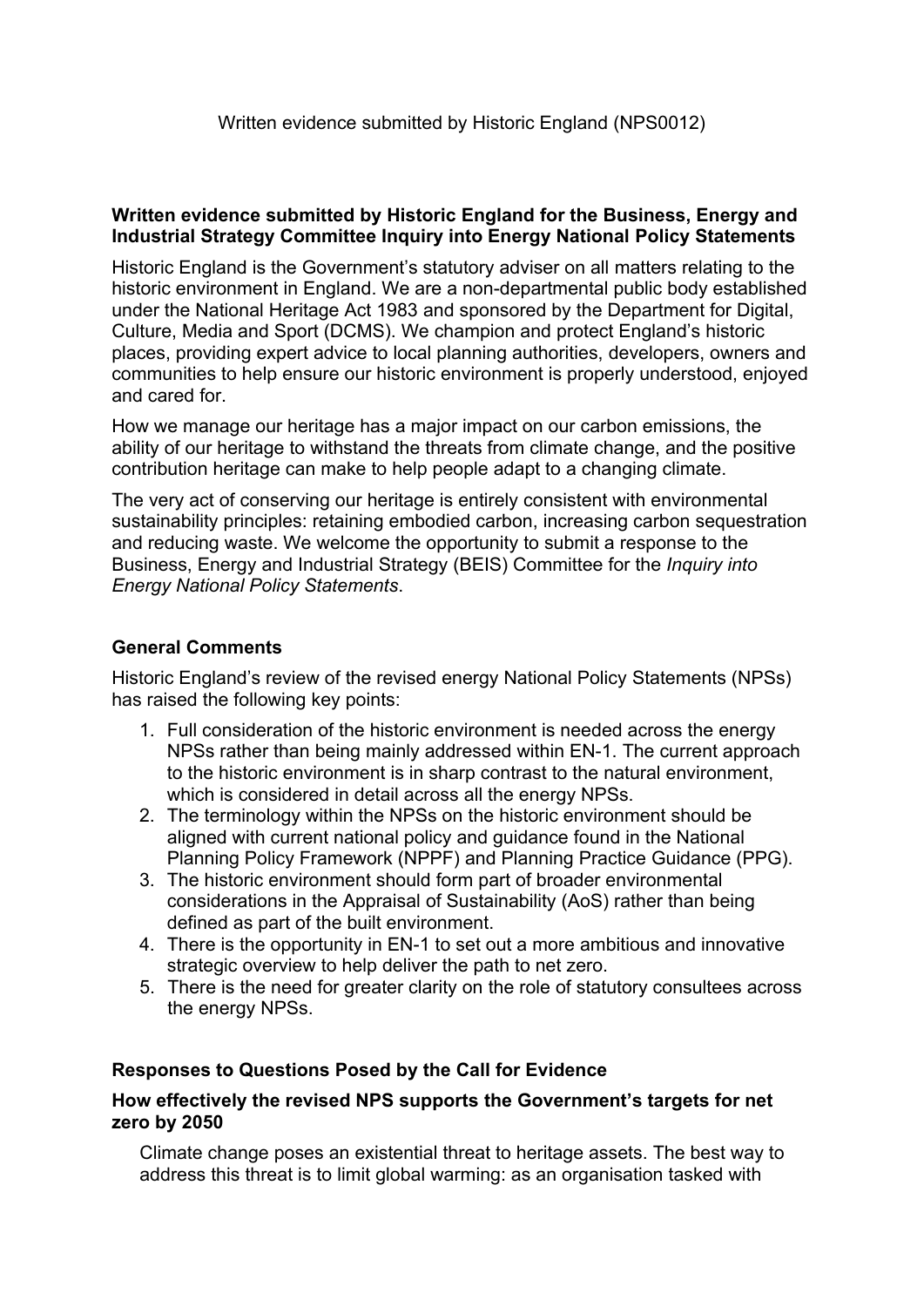protecting our heritage, Historic England supports action that addresses the causes of climate change.

The relative importance of different energy technologies is shifting, with a greater reliance on electricity from renewable sources (as set out in the Energy White Paper and reflected in the energy NPSs). Historic England welcomes greater engagement in the agenda on how the historic environment can lead and support a positive approach to reducing the impact of climate change on the pathway to net zero.

Within the consultation draft of EN-1 there is a missed opportunity to consider the scale and nature of change over the next decades and reflect this within a more ambitious strategic overview. Historic England recognises that the revised EN-1 does allow for greater flexibility, however it still looks back to the EN-1 July 2011 publication without enough consideration of changes over the last decade and future transformation in the coming decade. Therefore, a forward-facing and ambitious strategic overview to deliver the path to net zero would be supported.

### **How effectively the proposals in the revised energy NPS supports the communities who will be impacted by the delivery of new energy infrastructure**

There is potential for communities to be impacted (positively and negatively) from both delivery of new infrastructure and decommissioning of energy infrastructure; and that impact on the historic environment is a key consideration in understanding the impact on communities.

Historic England research shows communities value and benefit from the historic environment in the following ways:

- Heritage has an important role in connecting communities.<sup>1</sup>
- The historic environment has a positive and significant impact on people's sense of place.<sup>2</sup>
- The historic environment makes a positive contribution to community life by boosting social capital, increasing mutual understanding and cohesion, and encouraging a stronger place.<sup>3</sup>

Therefore, proposals which have the potential to impact the historic environment, also have the potential to impact on communities and their valued places. Historic England champions and protects the historic environment because we recognise its power to help improve people's lives

Adverse impacts and potential benefits for communities and heritage in relation to decommissioning of energy infrastructure are less apparent within the revised energy NPSs. Decommissioning is an important consideration for all energy infrastructure when it becomes obsolete. There could be further detail and a more

<sup>1</sup> https://historicengland.org.uk/research/heritage-counts/heritage-and-society/

<sup>2</sup> https://historicengland.org.uk/research/heritage-counts/2009-sense-of-place/

<sup>3</sup> https://historicengland.org.uk/content/heritage-counts/pub/2014/value-impact-chapter-pdf/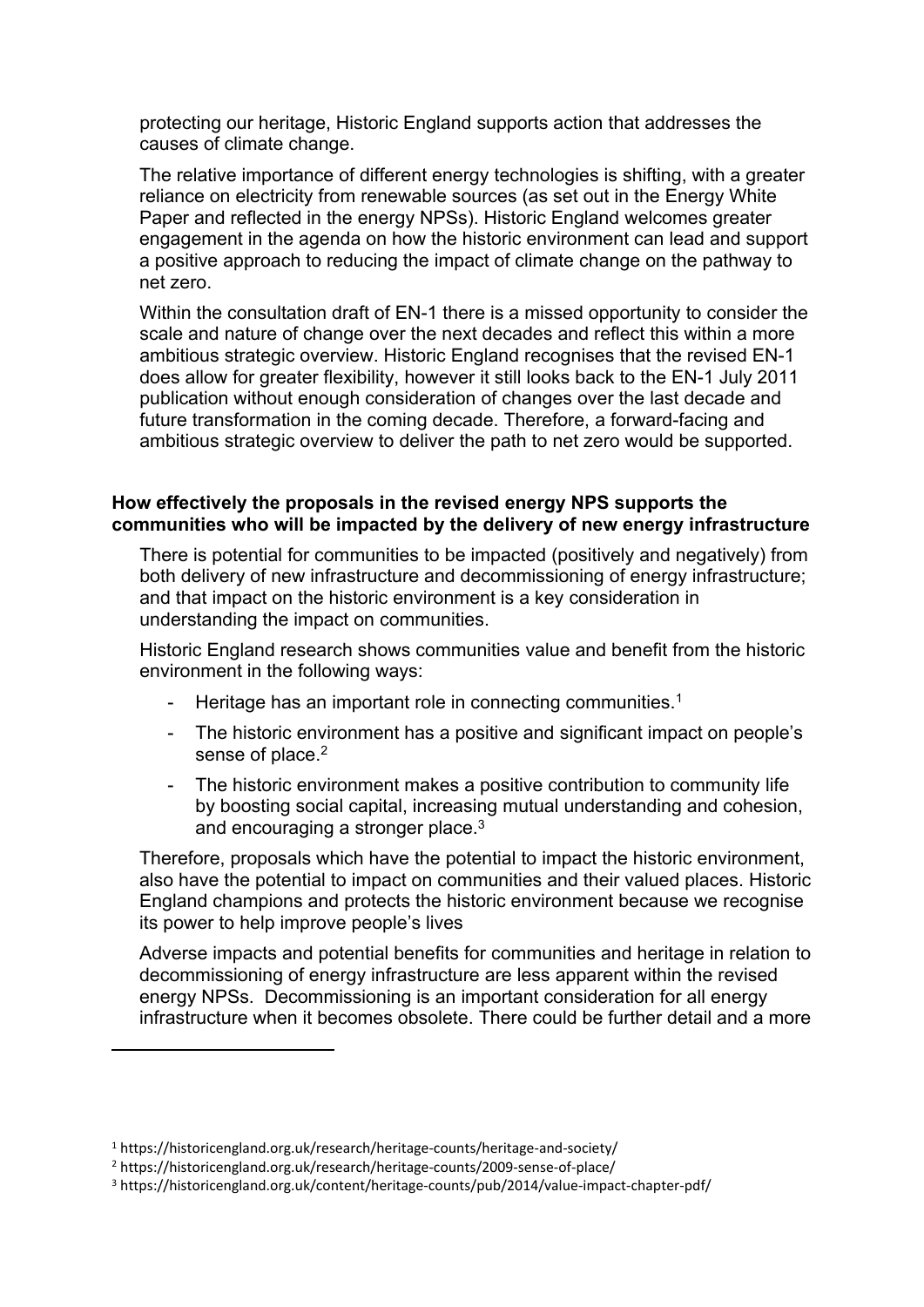established policy position on this within the NPSs, seeking to redress temporary or long-term impacts on the natural, built and historic environment. As part of decommissioning, the Energy White Paper emphasises the shift from oil and coal energy generation. This is covered in EN-2, however there is limited provision to conserve industrial heritage and restore historic natural landscapes as part of the long-term legacy for communities. Provisions in the Environment Act 2021 can also be taken into account: for instance, there is potential to factor in landscape restoration through land management arrangements as part of requirements within energy decommissioning programmes.

### **How effectively the revised energy NPS takes account of sustainability and environmental considerations**

The revised energy NPSs would benefit from greater alignment with Government planning policy and guidance on environmental matters in order to better integrate the historic environment within energy infrastructure policy. It is essential to ensure consistency between the NPSs and the NPPF and PPG: taking account of sustainability principles which are central to the planning regime, and embedding protection of the natural, built and historic environment within plans for energy infrastructure delivery. It is also important to ensure consistency in terminology relating to the historic environment, taking account of the definition in the NPPF glossary.

The narrow focus on the natural environment within the revised energy NPSs, risks unintended consequences for the historic environment. For example, the narrow definition within the Appraisal of Sustainability (AoS) of the historic environment being part of the built environment means the potential impact of energy infrastructure policy revisions may not be fully understood and risks harm to the historic environment.

By extending the definition to the natural, built and historic environment (as per NPPF paragraph 8) the historic environment would, correctly, remain central to environmental matters rather than risk only being addressed later in the DCO process. This would also provide assurances that the historic environment has been adequately considered within the AoS of energy NPS revisions.

Historic environment matters should be dealt with consistently across the energy NPSs, as is the case for the natural environment, rather than receiving limited consideration in the generic impacts section of EN-1. This will allow impacts on the historic environment to form part of the feasibility, analysis, and assessment stages of energy infrastructure projects; with specific impacts considered and appropriate weight given to impacts on the historic environment within each energy NPS, rather than remaining solely a strategic consideration in the overarching EN-1.

The 'Landscape and Visual Impacts' and 'Landscape and Townscape' sections of the energy NPSs, should also include analysis of the historic environment, including the setting of heritage assets. Many of England's iconic landscapes have a historic significance and setting contributes to this significance. Indeed, protected landscapes such as National Parks and Areas of Outstanding Natural Beauty are designated in part due to their heritage values and in certain cases may overlap with other heritage designations such as World Heritage Sites.